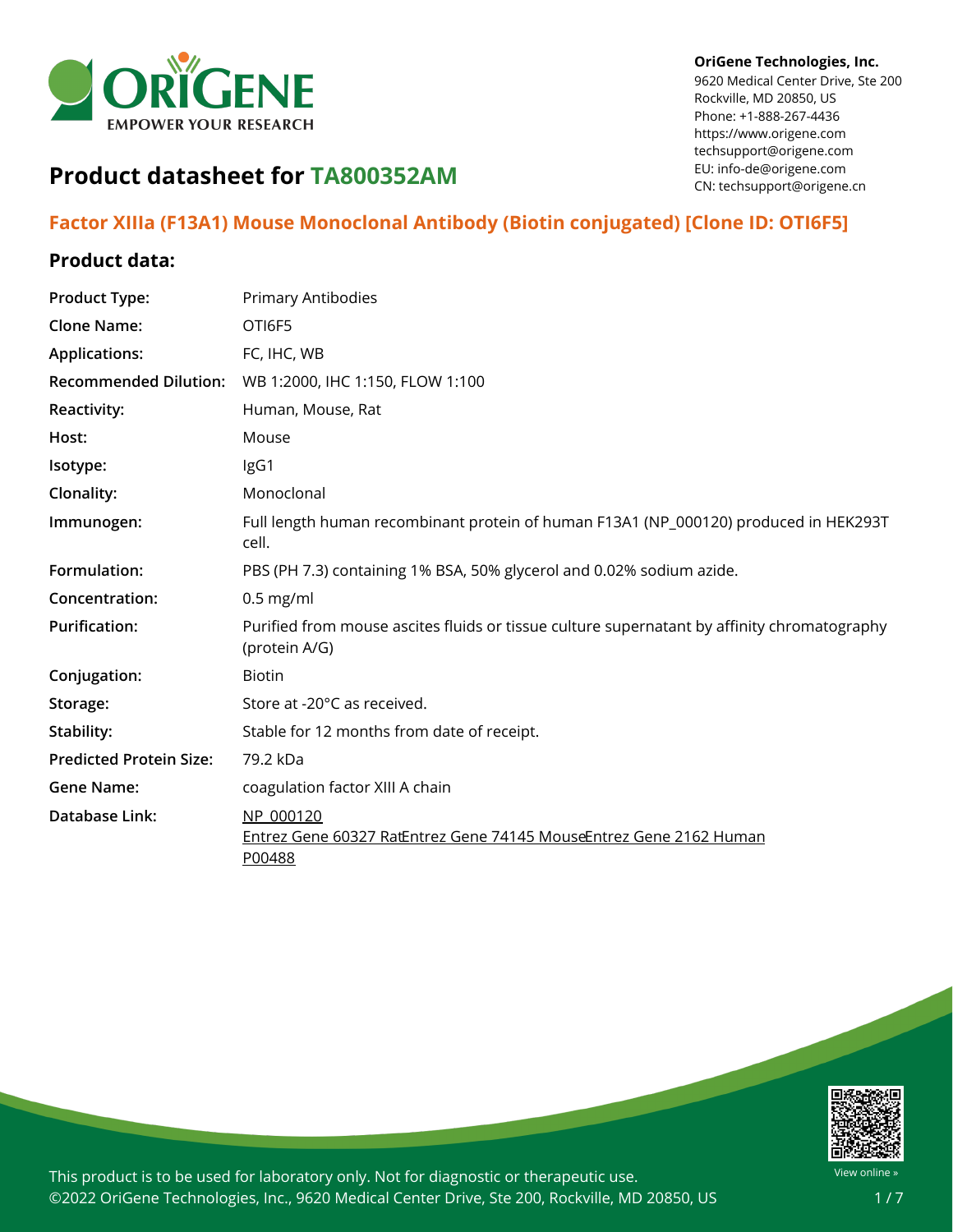#### **Factor XIIIa (F13A1) Mouse Monoclonal Antibody (Biotin conjugated) [Clone ID: OTI6F5] –** ORIGENE **TA800352AM**

**Background:** This gene encodes the coagulation factor XIII A subunit. Coagulation factor XIII is the last zymogen to become activated in the blood coagulation cascade. Plasma factor XIII is a heterotetramer composed of 2 A subunits and 2 B subunits. The A subunits have catalytic function, and the B subunits do not have enzymatic activity and may serve as plasma carrier molecules. Platelet factor XIII is comprised only of 2 A subunits, which are identical to those of plasma origin. Upon cleavage of the activation peptide by thrombin and in the presence of calcium ion, the plasma factor XIII dissociates its B subunits and yields the same active enzyme, factor XIIIa, as platelet factor XIII. This enzyme acts as a transglutaminase to catalyze the formation of gamma-glutamyl-epsilon-lysine crosslinking between fibrin molecules, thus stabilizing the fibrin clot. It also crosslinks alpha-2-plasmin inhibitor, or fibronectin, to the alpha chains of fibrin. Factor XIII deficiency is classified into two categories: type I deficiency, characterized by the lack of both the A and B subunits; and type II deficiency, characterized by the lack of the A subunit alone. These defects can result in a lifelong bleeding tendency, defective wound healing, and habitual abortion. [provided by RefSeq]

| Synonyms:                | F13A                                |
|--------------------------|-------------------------------------|
| <b>Protein Families:</b> | Druggable Genome, Secreted Protein  |
| <b>Protein Pathways:</b> | Complement and coagulation cascades |

#### **Product images:**



HEK293T cells were transfected with the pCMV6- ENTRY control (Cat# [PS100001], Left lane) or pCMV6-ENTRY F13A1 (Cat# [RC206464], Right lane) cDNA for 48 hrs and lysed. Equivalent amounts of cell lysates (5 ug per lane) were separated by SDS-PAGE and immunoblotted with anti-F13A1(Cat# [TA800352]). Positive lysates [LY400044] (100ug) and [LC400044] (20ug) can be purchased separately from OriGene.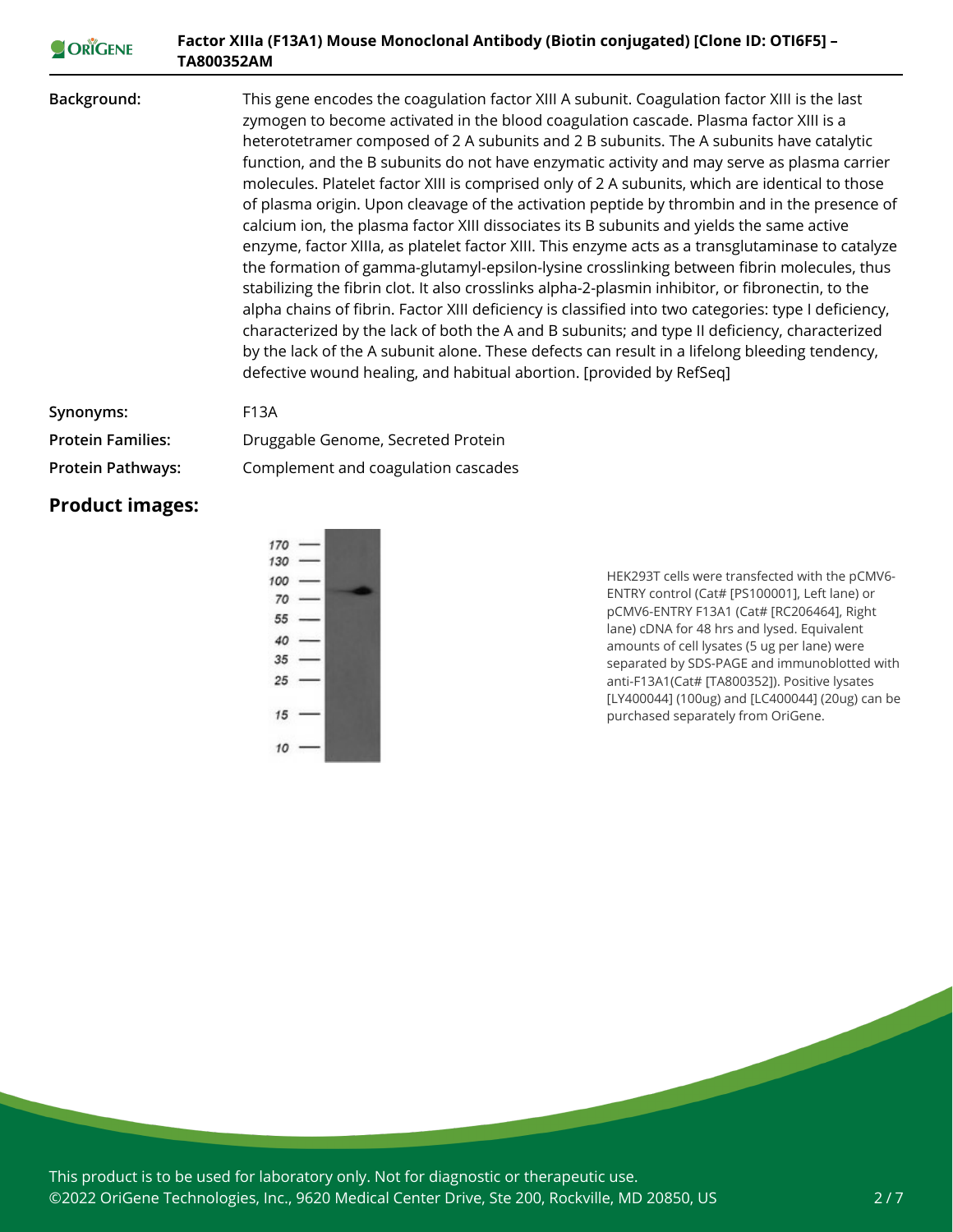



Immunohistochemical staining of paraffinembedded Human breast tissue within the normal limits using anti-F13A1 mouse monoclonal antibody. (Heat-induced epitope retrieval by 10mM citric buffer, pH6.0, 100°C for 10min, [TA800352])

Immunohistochemical staining of paraffinembedded Adenocarcinoma of Human breast tissue using anti-F13A1 mouse monoclonal antibody. (Heat-induced epitope retrieval by 10mM citric buffer, pH6.0, 100°C for 10min, [TA800352])

Immunohistochemical staining of paraffinembedded Human colon tissue within the normal limits using anti-F13A1 mouse monoclonal antibody. (Heat-induced epitope retrieval by 10mM citric buffer, pH6.0, 100°C for 10min, [TA800352])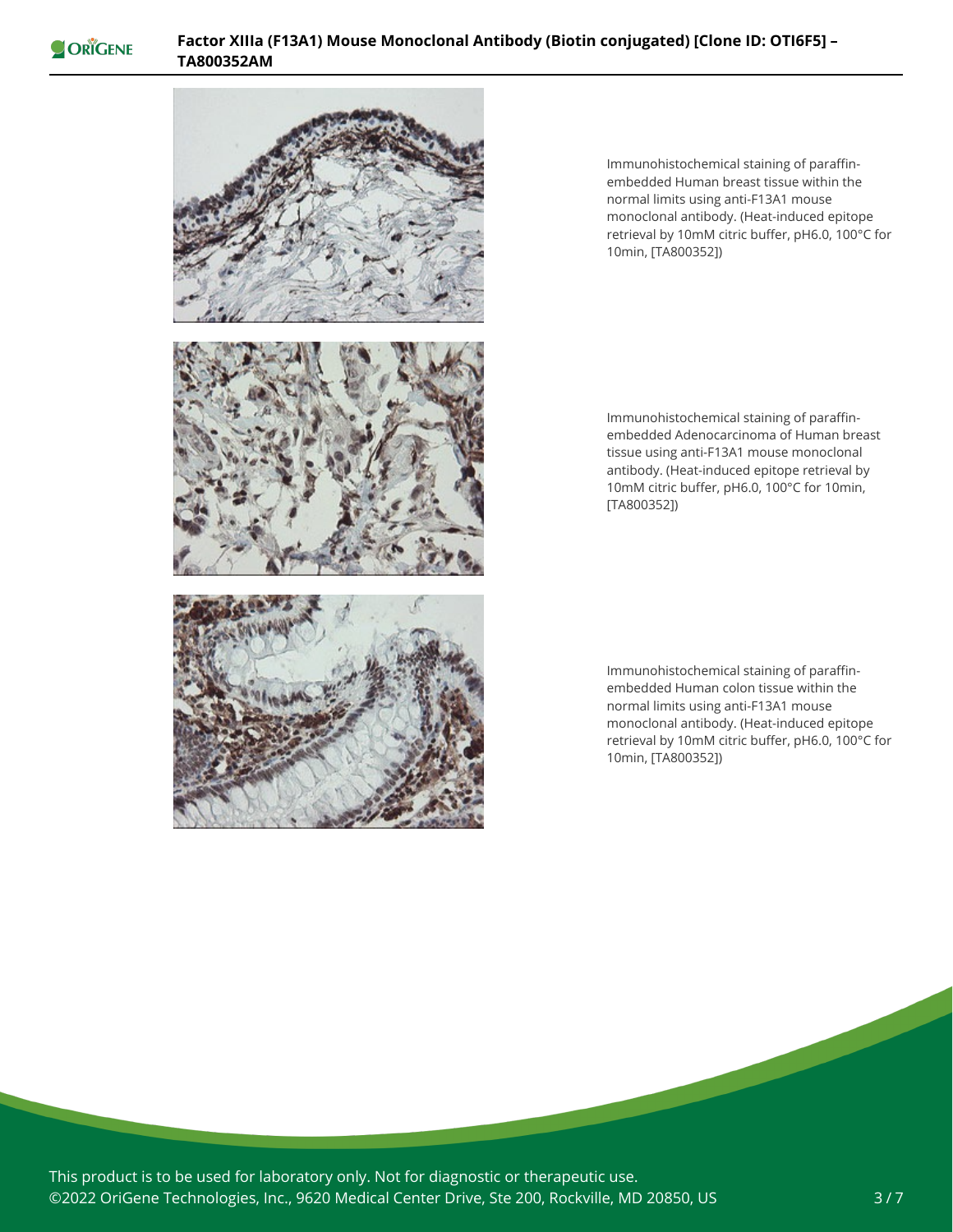



Immunohistochemical staining of paraffinembedded Adenocarcinoma of Human colon tissue using anti-F13A1 mouse monoclonal antibody. (Heat-induced epitope retrieval by 10mM citric buffer, pH6.0, 100°C for 10min, [TA800352])

Immunohistochemical staining of paraffinembedded Human Kidney tissue within the normal limits using anti-F13A1 mouse monoclonal antibody. (Heat-induced epitope retrieval by 10mM citric buffer, pH6.0, 100°C for 10min, [TA800352])

Immunohistochemical staining of paraffinembedded Carcinoma of Human kidney tissue using anti-F13A1 mouse monoclonal antibody. (Heat-induced epitope retrieval by 10mM citric buffer, pH6.0, 100°C for 10min, [TA800352])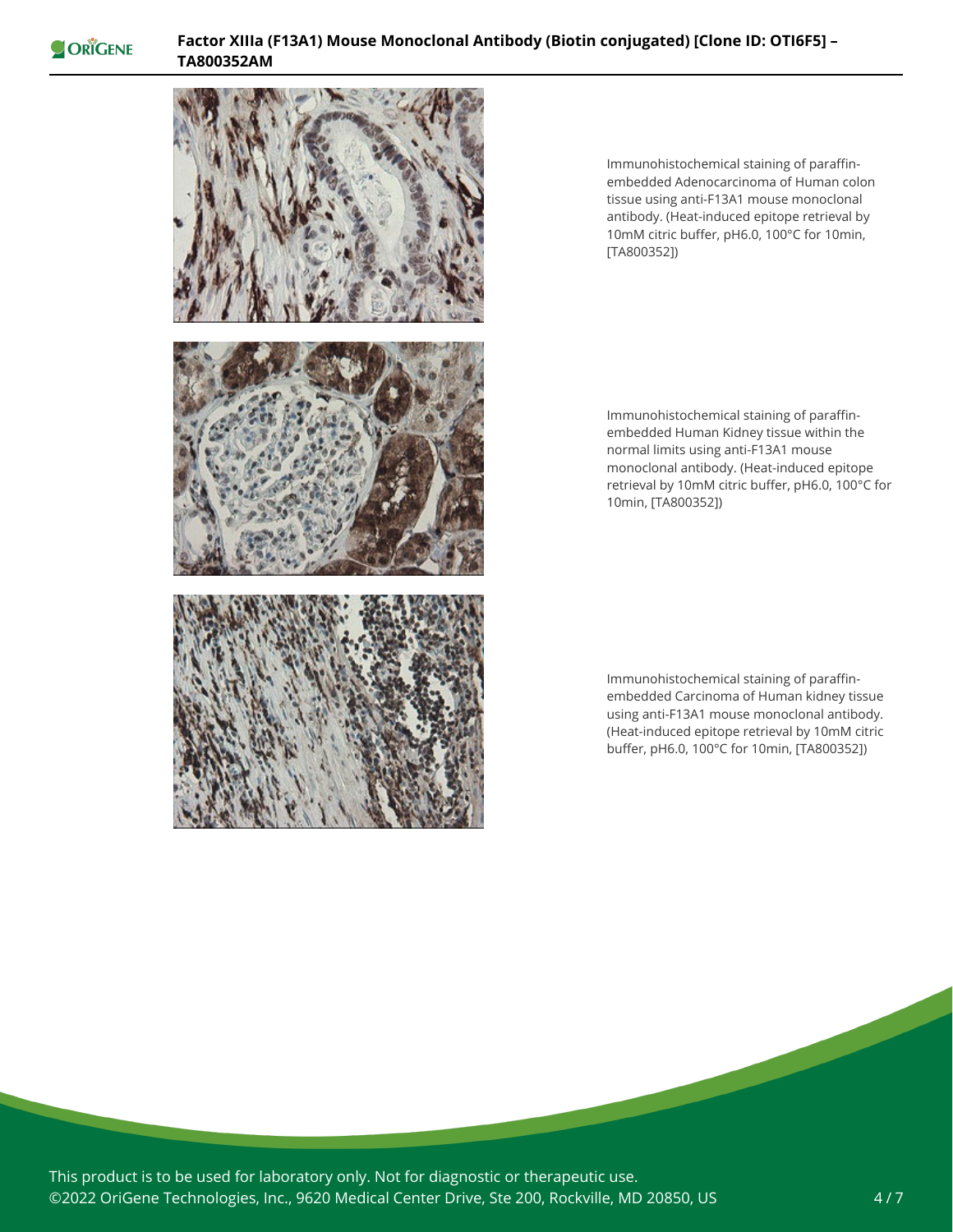



Immunohistochemical staining of paraffinembedded Carcinoma of Human lung tissue using anti-F13A1 mouse monoclonal antibody. (Heat-induced epitope retrieval by 10mM citric buffer, pH6.0, 100°C for 10min, [TA800352])

Immunohistochemical staining of paraffinembedded Adenocarcinoma of Human ovary tissue using anti-F13A1 mouse monoclonal antibody. (Heat-induced epitope retrieval by 10mM citric buffer, pH6.0, 100°C for 10min, [TA800352])

Immunohistochemical staining of paraffinembedded Adenocarcinoma of Human endometrium tissue using anti-F13A1 mouse monoclonal antibody. (Heat-induced epitope retrieval by 10mM citric buffer, pH6.0, 100°C for 10min, [TA800352])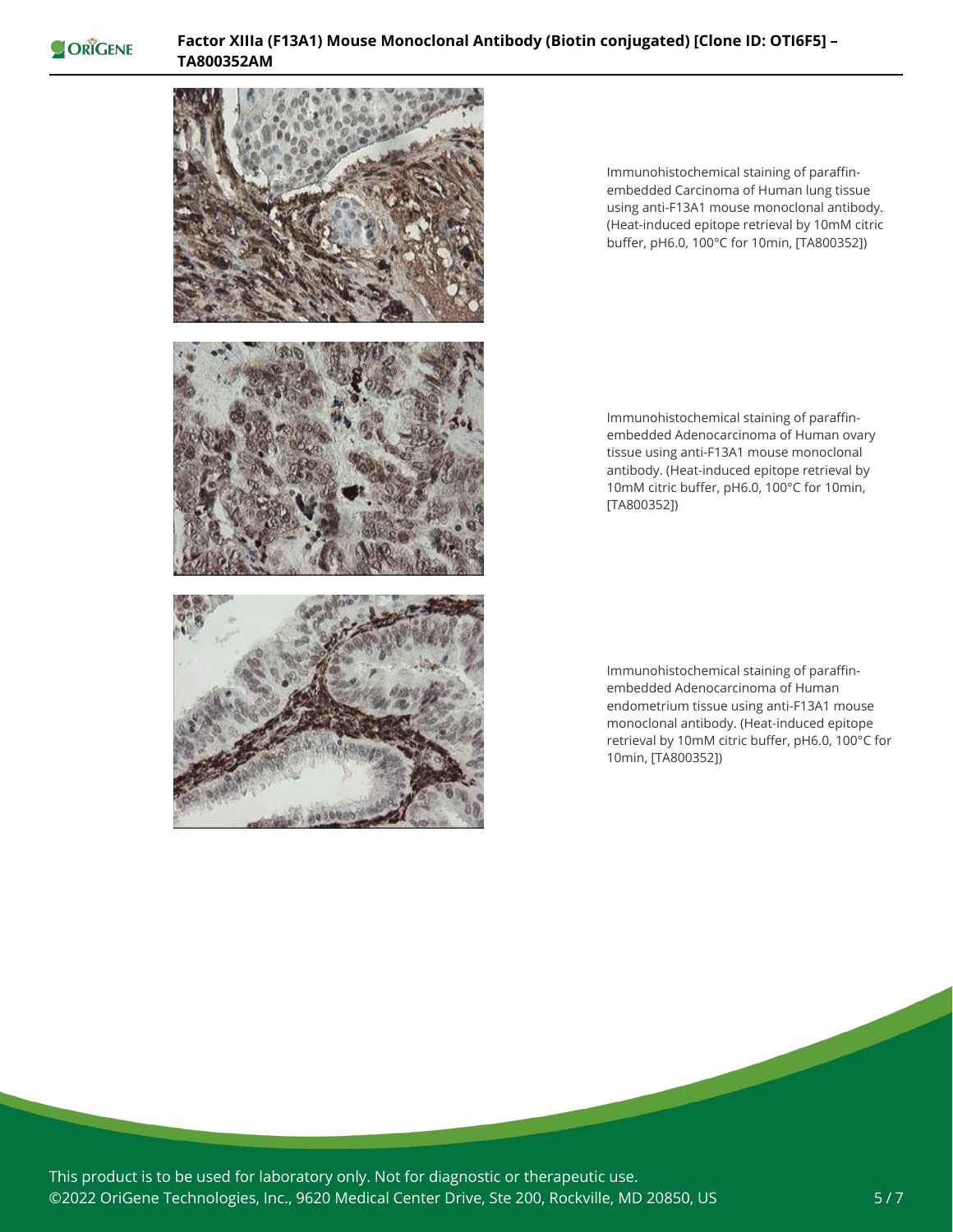



Immunohistochemical staining of paraffinembedded Carcinoma of Human bladder tissue using anti-F13A1 mouse monoclonal antibody. (Heat-induced epitope retrieval by 10mM citric buffer, pH6.0, 100°C for 10min, [TA800352])

Immunohistochemical staining of paraffinembedded Human lymphoma tissue using anti-F13A1 mouse monoclonal antibody. (Heatinduced epitope retrieval by 10mM citric buffer, pH6.0, 100°C for 10min, [TA800352])

Immunohistochemical staining of paraffinembedded Human tonsil within the normal limits using anti-F13A1 mouse monoclonal antibody. (Heat-induced epitope retrieval by 10mM citric buffer, pH6.0, 100°C for 10min, [TA800352])